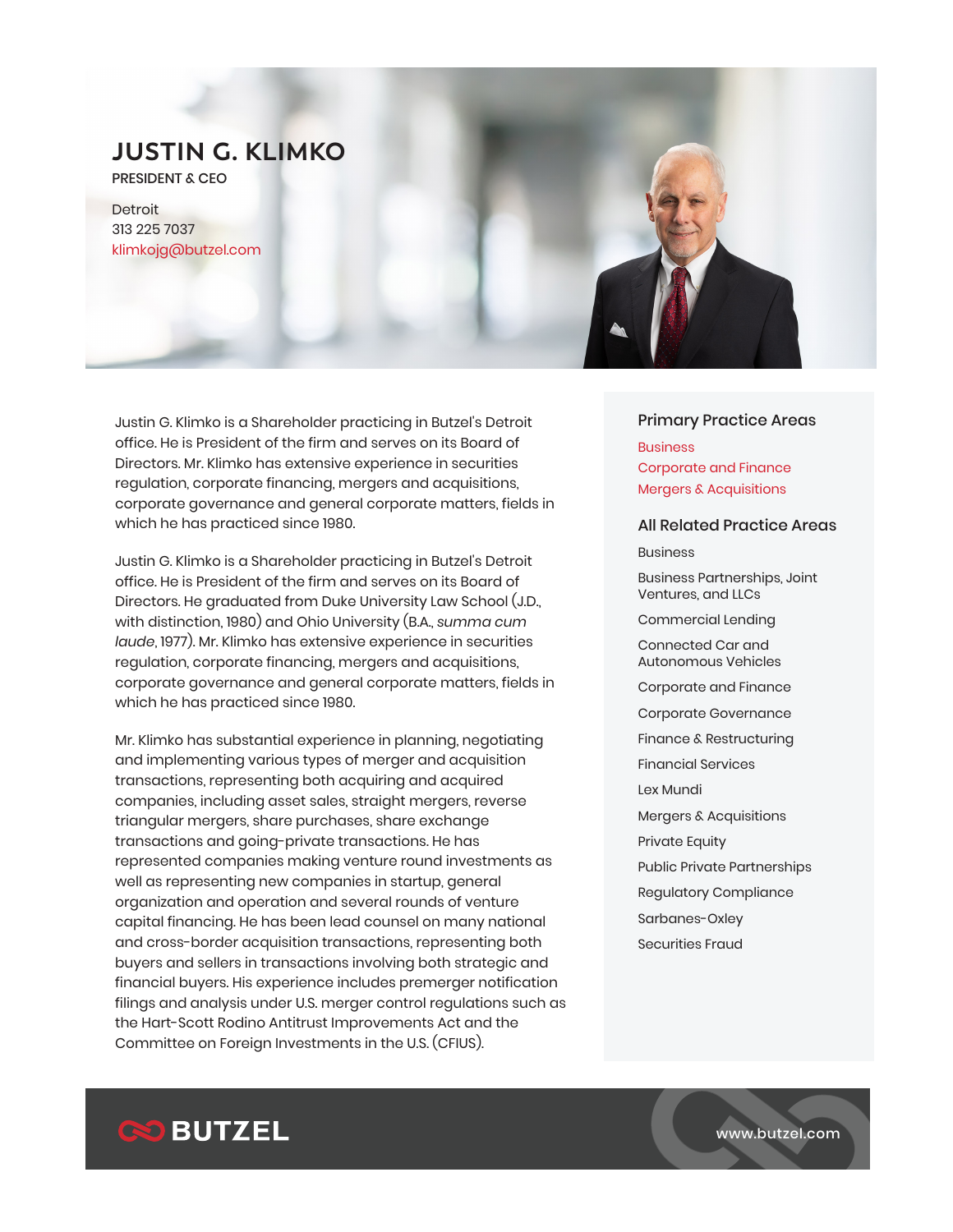He also has substantial experience in securities regulation matters for publicly and privately held companies. This includes analysis of and compliance with Sarbanes-Oxley regulations; public offerings (including IPOs); proxy statement preparation for annual meetings as well as for acquisition transactions; preparation and review of periodic issuer filings reports by certain insiders; preparation of Schedule 13E-3 statements in connection with going private transactions; analysis of Rule 144 issues for resales of securities acquired in non-public transactions; Regulation FD compliance; and general analysis and advice regarding registration, reporting and disclosure issues. He also has extensive experience in private placements and secured and unsecured financing transactions, including experience in venture capital financing for early-stage companies and co-venture transactions involving participation in pre-IPO private financing.

Mr. Klimko has represented special committees and standing committees of corporate boards investigating alleged financial mismanagement by corporate officers; accounting restatement issues; claims alleged by shareholders seeking to commence derivative litigation; and the financial fairness of going private proposals from company management. He also has advised standing board committees in the performance of their duties.

Mr. Klimko taught corporation law for five years as an Adjunct Professor at the University of Detroit Mercy Law School, frequently lectures and authors articles on business law subjects and has served as general editor of a treatise on Michigan Business Forms and a contributing author for a treatise on Michigan contract law.

Mr. Klimko is a past chair of the State Bar of Michigan Business Law Section. He co-chairs the Section's Corporate Laws Committee, responsible for monitoring and modifying Michigan's corporate statute. In that capacity he has been actively involved in the development of Michigan's corporate law, leading efforts to prepare and gain legislative approval of several rounds of amendments to Michigan's Business Corporation Act. He has also been a significant contributor to amicus briefs on business law topics filed by the Business Law Section at the invitation of the Michigan Court of Appeals and Michigan Supreme Court, further helping to clarify business law in Michigan.

He also has chaired the Section's Ad Hoc Committee on Legal Opinions, which has issued reports to address opinion issues in business transactions, including issues specific to Michigan law. He participates in these efforts on a national basis as well, as a representative to the Working Group on Legal Opinions, a member of the ABA Committee on Legal Opinions and the sole Michigan member of the TriBar Opinion Committee, the leading national committee addressing opinions in business transaction.

Mr. Klimko is included in the publication *The Best Lawyers in America* and enjoys an AV rating from the Martindale-Hubbell rating system. He is rated one of Michigan's top Corporate/M&A attorneys by *Chambers USA Guide of America's Leading Lawyers for Business* and is listed in *Michigan Super Lawyers* (Mergers and Acquisitions).

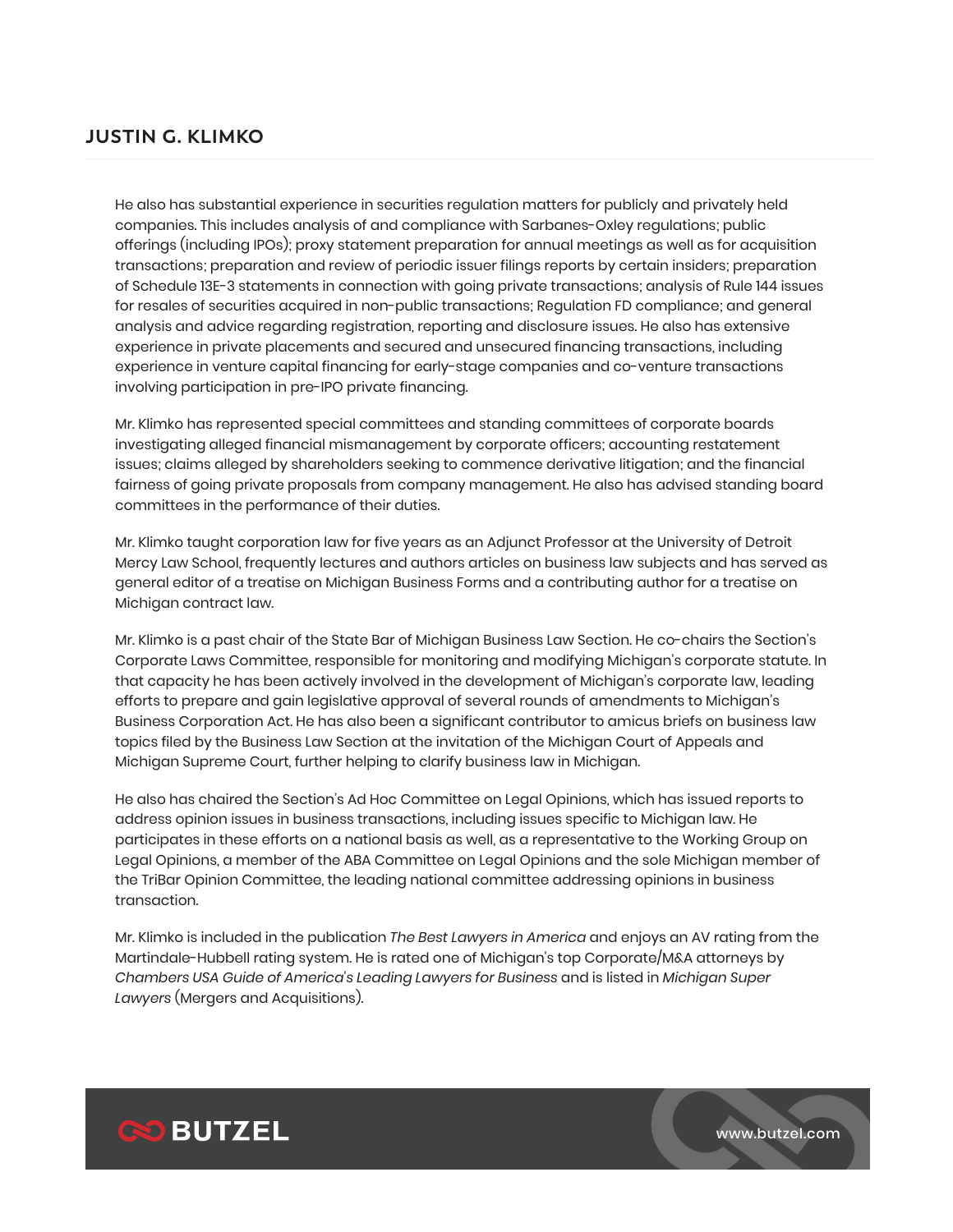#### **Publications**

Oppression Claims and Limitations of Actions, 40-3 Mich. Bus. L.J. 17 (Fall 2020)

2017 Amendments to Michigan's Business Corporation Act, 37-3 Mich. Bus. L.J. 17 (Fall 2017)

Madugula v Taub: The Supreme Court Clarifies Some Shareholder Oppression Questions 34-3 Mich. Bus. L.J. 17 (Fall 2014)

Amendments to Michigan's Business Corporation Act and Repeal of the Professional Service Corporation Act, 33-2 Mich. Bus. L.J. 18 (Summer 2013)

New Amendments to the Michigan Business Corporation Act, 29-1 Mich. Bus. L.J. 10 (Spring 2009)

Incorporation by Professional Service Providers: The Curious Case of *Miller v Allstate*, XXVII-3 Mich. Bus. L. J. 26 (Fall, 2008)

Proposed Amendments to the Michigan Business Corporation Act, XXV-2 Mich. Bus. L.J. 11 (Summer 2005)

The Sarbanes-Oxley Act: Possible Impacts on Privately Held Companies, 83-5 Mich. Bar J. 36 (May, 2004)

2001 Changes to the Michigan Business Corporation Act, XXI-1 Mich. Bus. L.J. 28 (Winter 2001)

Co-Author: The Effect of the Revised Business Corporation Act on Accounting for Capital Transactions, 41-4 The Michigan CPA 12, 42-1, The Michigan CPA 20 (1990)

The Revised Michigan Business Corporation Act: New and Improved for the 90's, XII-2 Mich. Bus. L.J. 1 (Spring 1989).

Takeovers and Greenmail Under Michigan P.A. 58, 67 Mich. Bar J. 630 (1987)

### **Credentials**

#### EDUCATION

Duke University Law School 1980, J.D.

Ohio University 1977, B.A.

#### ADMISSIONS

Michigan



www.butzel.com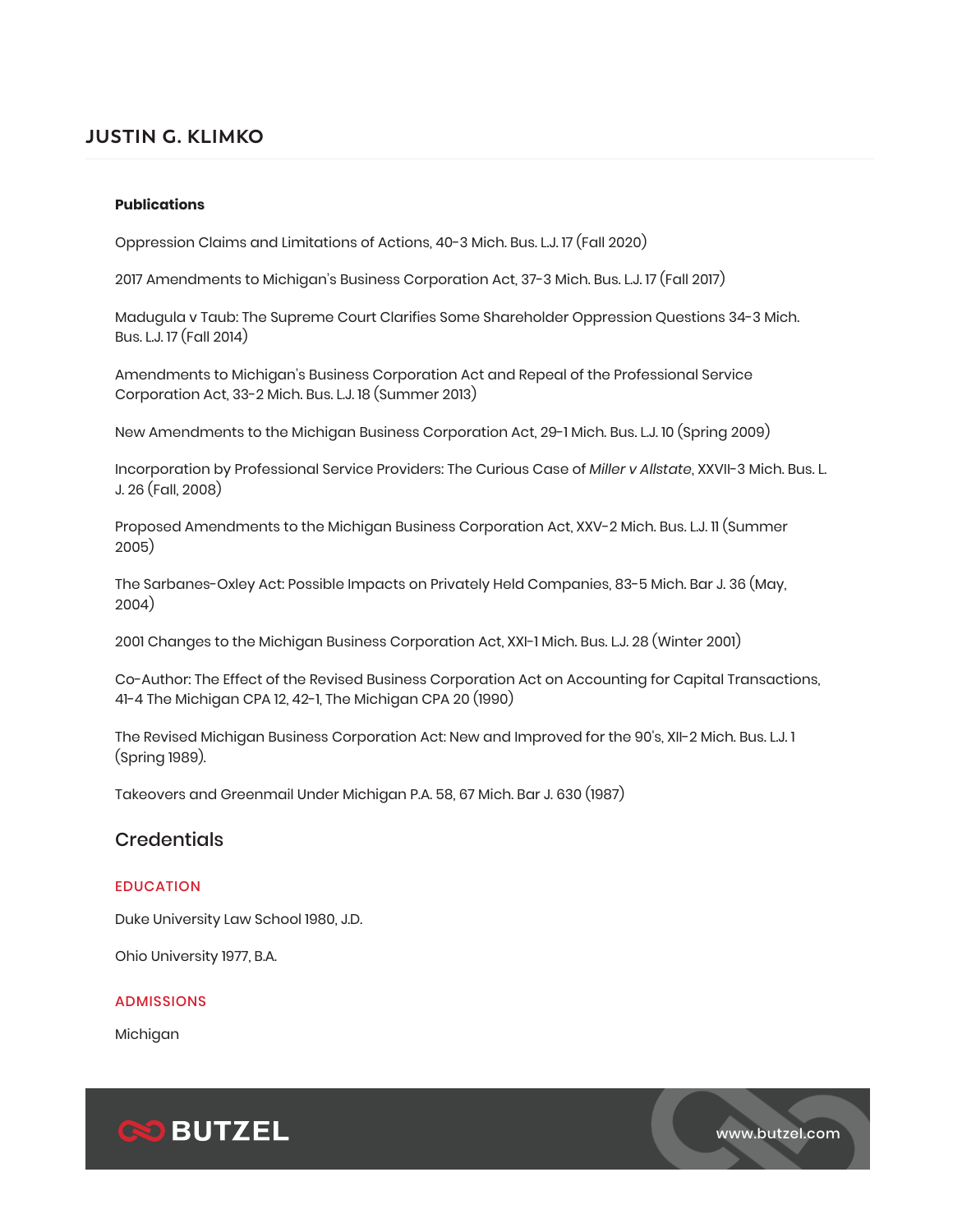#### MEMBERSHIPS

American Bar Association - Legal Opinions Committee, Merger and Acquisitions Committee, Corporate Governance Committee and Federal Regulation of Securities Committee

State Bar of Michigan - past Chair of Business Law Section

State Bar of Michigan - Co-Chair of the Business Law Section's Corporate Laws Committee

State Bar of Michigan - Chair of Business Law Section's 1991 Ad Hoc Committee on Legal Opinions in Business Transactions and 2009 Michigan Ad Hoc Committee on Legal Opinions

Working Group on Legal Opinions - Member of Association Advisory Board

### Awards & Recognitions

2022 inductee, Michigan Lawyers Weekly Hall of Fame

2021 Association for Corporate Growth (ACG) Detroit Lifetime Achievement Award.

2009 State Bar of Michigan Business Law Section's Stephen H. Schulman Outstanding Business Lawyer Award

*Chambers USA Guide of America's Leading Business Lawyers* - Corporate/M&A

*The Best Lawyers in America,* Business Organizations; Corporate Governance Law; Corporate Compliance Law; Corporate Law; Mergers & Acquisitions Law; Securities / Capital Markets Law; Securities Regulation, 1995-2022

*Best Lawyers'* 2016 Detroit Mergers and Acquisitions Law Lawyer of the Year

*Best Lawyers'* 2015 Detroit Corporate Governance Law Lawyer of the Year

*Best Lawyers'* 2014 Detroit Corporate Law Lawyer of the Year

*Best Lawyers'* 2012 Detroit Corporate Governance Law Lawyer of the Year

2013 Lexology/International Law Office Client Choice Award - Mergers and Acquisitions

*Martindale-Hubbell* AV rating

*Michigan Super Lawyers* - Top 100

*Michigan Super Lawyers -* Mergers and Acquisitions, 2013-2021



www.butzel.com